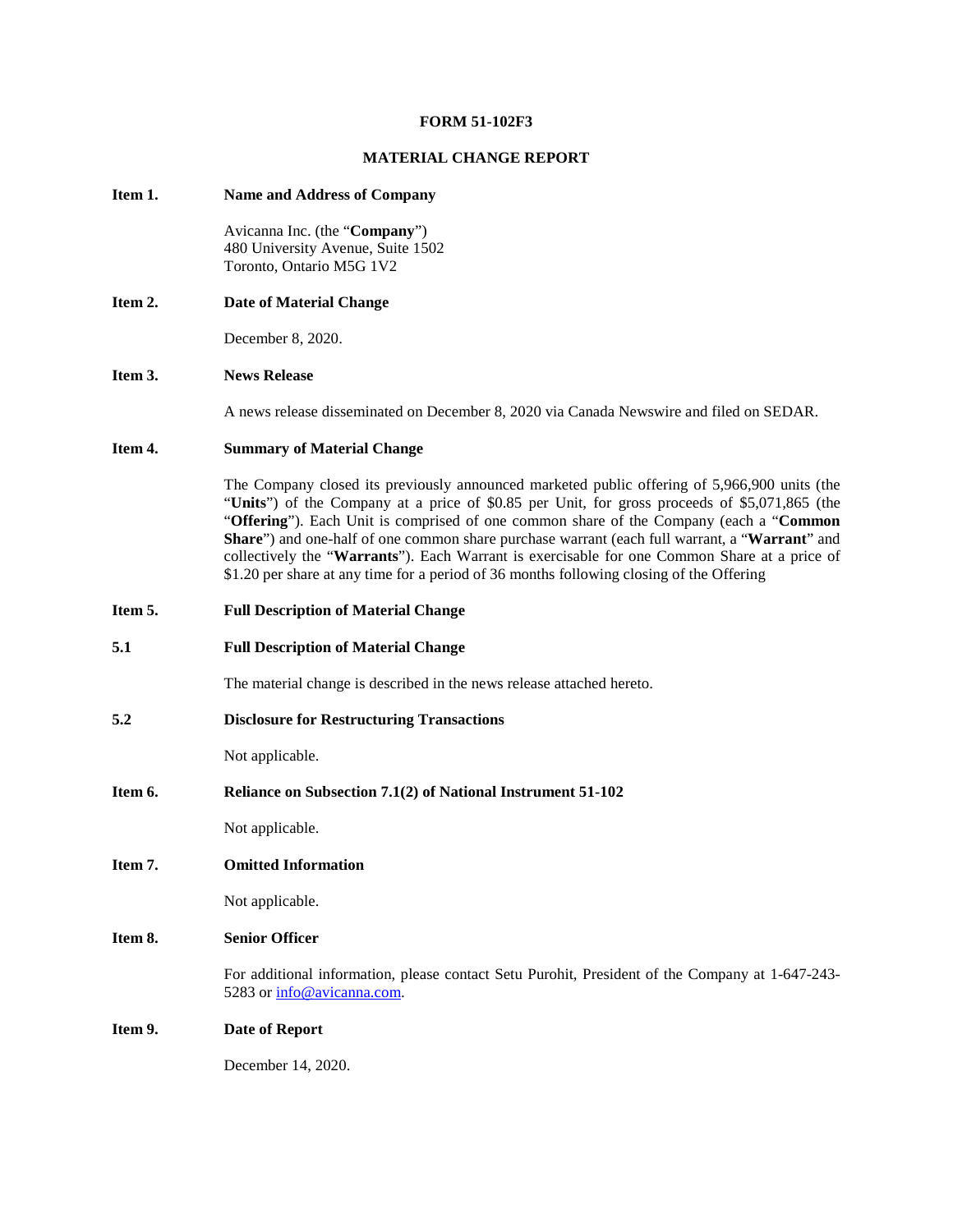## NOT FOR DISTRIBUTION TO UNITED STATES NEWSWIRE SERVICES OR FOR DISSEMINATION IN THE UNITED STATES. ANY FAILURE TO COMPLY WITH THIS RESTRICTION MAY CONSTITUTE A VIOLATION OF UNITED STATES SECURITIES LAWS

## **AVICANNA ANNOUNCES CLOSING OF PUBLIC OFFERING OF UNITS**

**TORONTO, CANADA – December 8, 2020 –** Avicanna Inc. ("**Avicanna**", or the "**Company**") (TSX: AVCN) (OTCQX: AVCNF) (FSE: 0NN) is pleased to announce the closing of its previously announced marketed public offering of 5,966,900 units (the "**Units**") of the Company at a price of \$0.85 per Unit, for gross proceeds of \$5,071,865 (the "**Offering**"). Each Unit is comprised of one common share of the Company (each a "**Common Share**") and one-half of one common share purchase warrant of the Company (each full warrant, a "**Warrant**" and collectively the "**Warrants**"). Each Warrant is exercisable for one Common Share at a price of \$1.20 per share at any time for a period of 36 months following closing of the Offering.

The Offering was conducted on a "best efforts" basis by a syndicate of agents led by Echelon Wealth Partners Inc., as lead agent and sole-bookrunner, and including Beacon Securities Limited and Canaccord Genuity Corp. (collectively, the "**Agents**").

Aras Azadian, CEO of Avicanna, commented: "The completion of our first prospectus offering and substantial capital raise since our IPO is a confirmation of the on-going support from our existing and new shareholders during a difficult time in the market. This also coincides with further cost reductions and with the launch of our medical products and several other commercial initiatives across several markets where we intend to use the use the proceeds of this raise to pave the way to sustainability and profitability."

The Company has granted the Agents an option, exercisable in whole or in part, at the sole discretion of the Agents, at any time for a period of 30 days from and including the closing of the Offering, to purchase from the Company up to an additional 15% of the Units sold under the Offering, on the same terms and conditions of the Offering to cover over-allotments, if any, and for market stabilization purposes (the "**Over-Allotment Option**"). The Over-Allotment Option may be exercised by the Agents to purchase additional Units, Common Shares, Warrants or any combination thereof.

The Company intends to use the net proceeds of the Offering for product development, working capital and general corporate purposes.

The securities described in this press release have not been and will not be registered under the *United States Securities Act of 1933*, as amended ("**U.S. Securities Act**") or any state securities laws. Accordingly, the securities may not be offered or sold in the United States (as such term is defined in Regulation S under the U.S. Securities Act) or to, or for the account or benefit of, a U.S. person (as such term is defined in Regulation S under the U.S. Securities Act) except pursuant to transactions exempt from registration under the U.S. Securities Act and under the securities

laws of any applicable state. This news release does not constitute an offer to sell or a solicitation of an offer to sell any of securities in the United States.

## **About Avicanna Inc.**

Avicanna is a diversified and vertically integrated Canadian biopharmaceutical company focused on the research, development, and commercialization of plant-derived cannabinoid-based products for the global consumer, medical, and pharmaceutical market segments.

Avicanna is an established leader in cannabinoid research and development, which it primarily conducts at its R&D headquarters in the Johnson & Johnson Innovation Centre, JLABS @ Toronto, Canada and in collaboration with leading Canadian academic and medical institutions. In addition to its developing pharmaceutical pipeline, Avicanna's team of experts have developed and commercialized several industry leading product lines, including:

- Pura H&W™: an advanced and clinically tested line of CBD consumer derma-cosmetic products; and,
- RHO Phyto™: an advanced line of medical cannabis products containing varying ratios of CBD and THC currently available nation-wide across Canada in partnership with Medical Cannabis by Shoppers™, a subsidiary of Shoppers Drug Mart. RHO Phyto is the first strictly medical formulary of advanced